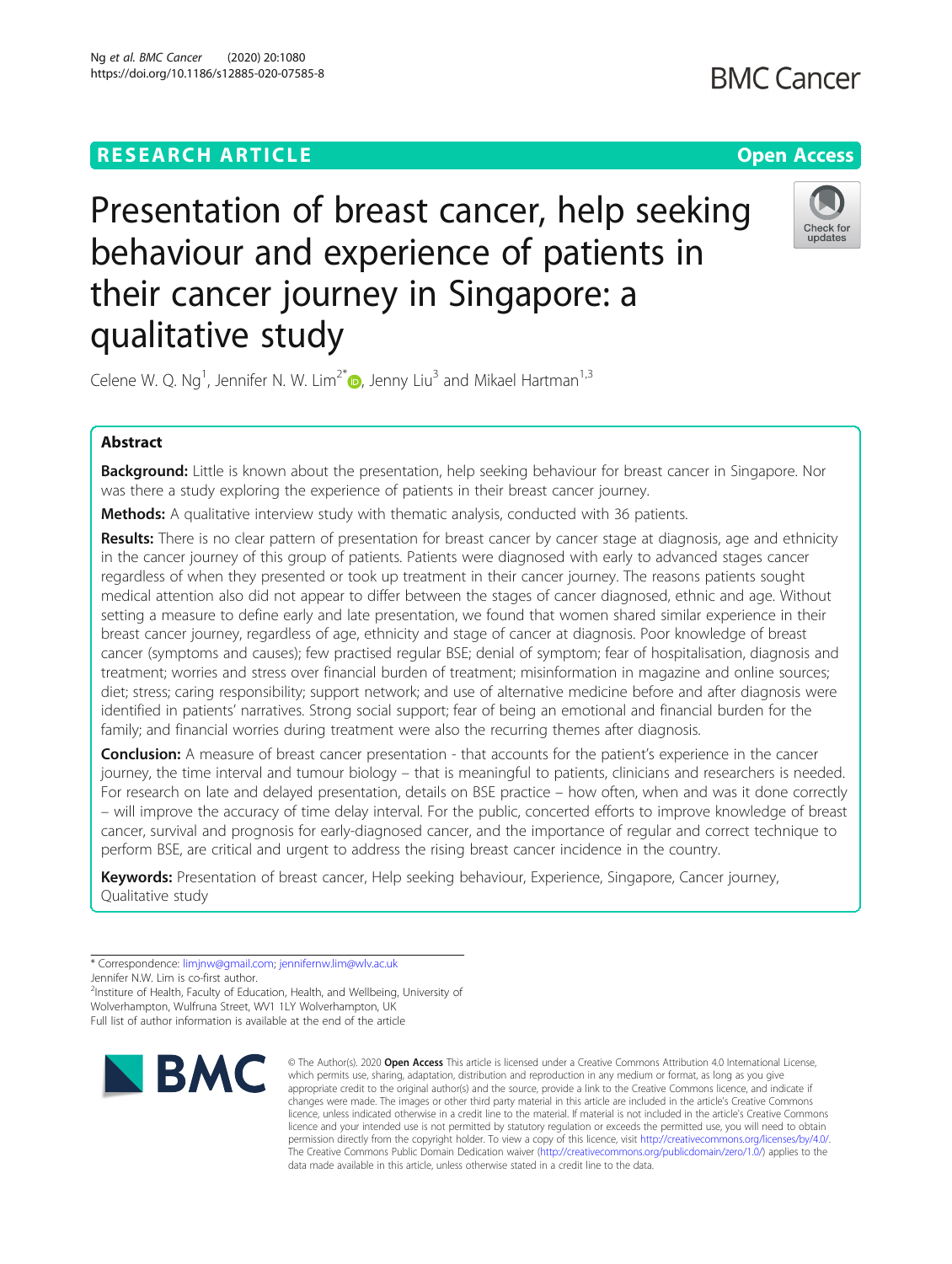#### Background

Across Southeast Asia, Singapore has the highest incidence rate of breast cancer. Singapore continues to observe a significant increase in breast cancer incidence over the years [\[1](#page-13-0)]. Breast cancer is the leading cancer among Singaporean women, accounting for 20% of all female cancers, with an age-adjusted standardised rate (ASR) for mortality of 15.5 per 100,000. While the mortality rate has decreased, the incidence rate has rapidly increased for women over 50 years old. Overall, the incidence of breast cancer is on the rise at a rate of 3%, and the ASR on incidences has increased from 59.8 per 100, 000 (2009) to 65.7 per 100,000 (2012). Further, over 22% of advanced stages cancer have been reported: 22.3% (14.4% stage III and 7.9% stage IV) (1995–2007 Singapore-Malaysia Breast Cancer Hospital-based Registry) [[2\]](#page-13-0) and 29% (19% stage III and 10% stage IV) according to SEER data for 1975–2013 [[3\]](#page-13-0).

Cancer stage at diagnosis is a prognostic factor in breast cancer survival, with an early staging of cancer correlating with improved survival rates [[4,](#page-13-0) [5\]](#page-13-0). Singapore introduced a national mammography screening programme, Breast Screen Singapore (BSS) in 2002 to improve detection of early stage cancer. BSS invites women aged 50 to 64 years old biennially for screening [[6\]](#page-13-0). Women aged 40–49 and over 64 years have access to BBS upon request. Despite the awareness raising initiatives about mammography screening and breast cancer, improvement of breast care services, and strategies to reduce financial burden, uptake of breast screening remained poor [\[7](#page-13-0)]. Only 39.6% attended screening in the previous two years, despite over 90% of women aged between 50 and 69 years being aware of mammography as a breast cancer screening tool. Participation rate was recorded at 9.9% (2002–2003), increased about 4 to 13.7% (2005–2006) but dropped to 11% in 2008–2009. Low uptake of BSS inadvertently meant that symptomatic diagnosis is ever important, but survival is predicated on patients presenting early for symptomatic cancer.

Late or delayed presentation of symptomatic cancer for medical care is a major factor leading to an increase in advanced breast cancer, poor prognosis and higher treatment cost [[8,](#page-13-0) [9](#page-13-0)]. Patient, healthcare provider, and system-related factors, age, cultural beliefs, attitudes, perception of the symptoms as serious, and anxiety have been reported as factors influencing possible delay in patients seeking health care and treatment [\[10](#page-13-0)–[16\]](#page-13-0). In neighbouring country Malaysia, which has the same population ethnic groups (Chinese, Malay and Indian) as in Singapore, late presentation was attributed to the use of alternative medicine, poor knowledge of symptoms, denial, poor social support, missed diagnosis and negative attitudes towards treatment to delayed presentation and diagnosis [[17](#page-13-0)–[19\]](#page-14-0). In Hong Kong, where the population is predominantly Chinese, patients not recognising non-specific atypical symptoms, time factor, barriers to service access, embarrassment and treatment cost were reported [\[20](#page-14-0)]. While there are studies investigating the attitudes and low uptake of breast screening among Singaporean women [[21,](#page-14-0) [22\]](#page-14-0), there is yet any study investigating the help-seeking behaviour for breast cancer among patients in Singapore.

Patients' accounts or narratives have been used to explore and understand patients' experience of cancer and chronic illnesses since the late 1980s [[23](#page-14-0)–[29](#page-14-0)]. Within qualitative research, narrative and thematic approaches provide systematic means to explore the lived experience and map the richness and wealth of information within narratives. Patients' account of events and lived experience thus is useful for the purpose of exploring decision making process and action to seek help and treatment. A qualitative approach has been successfully applied to understand the causes and experience of breast cancer [[13,](#page-13-0) [20,](#page-14-0) [30,](#page-14-0) [31](#page-14-0)].

Several definitions have been used to describe late presentation for cancer: delay avoidance [\[32](#page-14-0)], time delay [[33](#page-14-0)–[36](#page-14-0)], sources of delay  $[37]$  $[37]$ , phases of delay  $[13, 38]$  $[13, 38]$  $[13, 38]$  $[13, 38]$ ] and tumour stages [[39](#page-14-0), [40\]](#page-14-0). Of these, time delay of 3 months from symptom recognition to medical help seeking is the common definition used to investigate late presentation for breast cancer [[18](#page-14-0)–[20,](#page-14-0) [31,](#page-14-0) [41](#page-14-0)], and a shorter time interval of one month has also been used [[42\]](#page-14-0). Apart from the inconsistency in the time interval, there is also concern about the validity of a time delay definition because of the issues of recall bias [[43\]](#page-14-0) and the comparability of the results [\[44](#page-14-0)]. Breast cancer is a disease that has improved prospects for survival if detected and treated early. Any delay in presentation for symptomatic breast cancer is associated with larger tumours, more advanced stages of disease and conse-quently poorer prospects for survival [\[8](#page-13-0)]. To avoid validity issue due to recall bias, stage at cancer diagnosis has been used as a proxy for time to seek medical care, as it is recognised that those who take longer to seek help are at a greater risk of being diagnosed at advanced stages of cancer [\[45](#page-14-0)]. The term 'advanced stage' (Stages III and IV) has been used to represent late presentation of breast cancer [[4,](#page-13-0) [46](#page-14-0)] but this neglects the patient's perspective of not seeking early medical attention. The role of tumour characteristics and aggressiveness as a prognostic factor in determining the stage of cancer is neglected when focus is placed on patient delay and late presentation [\[47](#page-14-0)]. Tumour histology was found to influence the survival of breast cancer patients who delayed hospital admission; with survival greater for cancer of lower grade than higher grade  $[48]$  $[48]$  $[48]$ . A valid measure of presentation will need to account for all the above factors.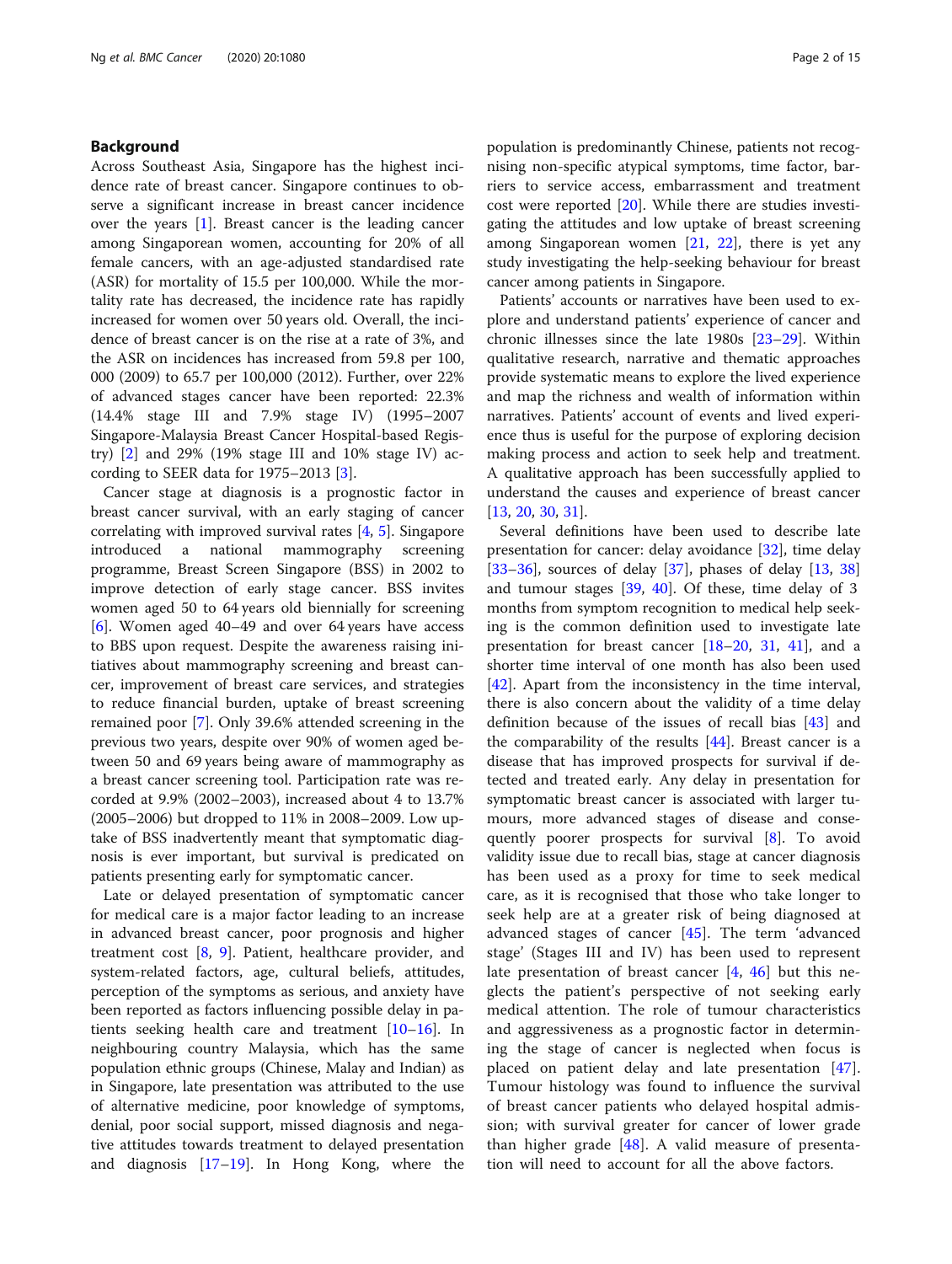This paper presents the findings of the first study in Singapore exploring presentation of breast cancer for medical care as experienced by patients in their cancer journey. This study formed part of an international, multicentre qualitative project investigating the psycho-social cultural aspect of breast cancer [[49](#page-14-0)]. Other studies conducted within this project are reported elsewhere [\[31,](#page-14-0) [41](#page-14-0)]. The present paper is an extension to our country comparison study [\[41\]](#page-14-0), in that presentation and help seeking behaviour for breast cancer by stage of cancer, ethnicity and age; and experience of going through the breast cancer journey in Singapore are discussed in detail.

#### Methods

#### Sampling design

A nested sampling design, also a form of theoretical sampling aiming to reach maximum variation and het-erogeneity within the sample was employed [[50,](#page-14-0) [51](#page-14-0)]. Our goal was to recruit 54 participants with breast cancer diagnosis from three ethnic groups (Chinese, Malay and Indian) and three age groups (< 40 years, 40–60 years and > 60 years old), with 3 members in each subgroup (Table 1). Previous qualitative studies investigating help seeking for breast cancer reached data saturation between 18 to 46 participants [\[30\]](#page-14-0).

#### Recruitment

Ethical approval was obtained from the National Healthcare Group Ethics Review Board, National University Hospital (NUH), Singapore (Reference 2012/02234). Recruitment of patients was conducted at the breast surgery division in NUH where approximately 30% of breast cancer patients in Singapore were managed. Women over the age of 21 years old, diagnosed within the last 6 months with breast cancer (Stages 1 to IV – AJCC 7th Edition Classification,) to minimise recall bias, were identified by their clinical team. They were invited to participate in the study between July to December 2012. To minimise distress, we were careful only to approach the patients after they had chosen their treatment plan and were deemed suitable by their primary oncologist to participate in the study. Apart from the English version patient information sheet (PIS), we also prepared a version in Malay and Chinese languages - patients were provided with the version in their preferred

and/or spoken language and a research assistant who was fluent in all the three languages (JLiu) was present to provide explanation about the study. The women were given 24 to 36 h to consider participation before they were contacted by the telephone. A meeting date that coincided with their next clinical visit was scheduled with women who agreed to participate. At the start of the meeting, the research assistant explained the study and obtained verbal informed consent from the participant; this consent was audio-recorded.

#### Data collection: interview guide and interviewing process

Data were collected using face-to-face interviews. A topic guide was developed based on previous literature [[30\]](#page-14-0), and piloted with 4 patients, and then further refined to local context. The guide covered topics on lay understanding of breast cancer, knowledge and awareness of symptoms and causes, and decisions and behaviour in their journey from symptom discovery to treatment. it followed the patient through the process of symptom discovery, diagnosis, treatment and follow up. Interviews lasted on average of between 30 and 60 min. All interviews were conducted in the patient's preferred/ spoken language in a private clinic room after informed consent was taken. This made the interview process less intimidating, allowing a secure environment for the patient to share their experiences. All the interviews were conducted with the patient; except for five patients (4 elderly Malay patients and 1 Indian patient) who were interviewed in the presence of their children who helped to relay the questions and responses. The research assistant (JLiu) and CN received training on qualitative research from an experienced researcher (JNWLim) for data collection and analysis. All the researchers, except MH were multilingual. A breast care nurse was available for referral if the participant needed psychological advice. Participants were reimbursed for their transportation expenses.

All interviews were audio-taped, transcribed verbatim and, Chinese and Malay transcripts were translated into English during transcription by JLiu who did all the interviews [\[52](#page-14-0)]. Interviews were analysed within two weeks before the next interview began. Recruitment stopped after data saturation was achieved.

**Table 1** Nested sampling design – Singapore study

| Ethni-city                 | Malay $(n = 18)$ |                                  |  |       |                                                                                                                                                                                                                                                                            |    | Indian $(n = 18)$ |                                         |   |                             |                                            | Chinese $(n = 18)$ |     |                                         |  |       |                                                   |  |
|----------------------------|------------------|----------------------------------|--|-------|----------------------------------------------------------------------------------------------------------------------------------------------------------------------------------------------------------------------------------------------------------------------------|----|-------------------|-----------------------------------------|---|-----------------------------|--------------------------------------------|--------------------|-----|-----------------------------------------|--|-------|---------------------------------------------------|--|
| <b>Breast Cancer Stage</b> | $\parallel$      | Early Stage<br>Cancer (Stage I & |  | & IV) | <b>Advanced Stage</b><br><b>Cancer (Stage III</b>                                                                                                                                                                                                                          |    | ID.               | <b>Early Stage</b><br>Cancer (Stage I & |   | & IV)                       | <b>Advanced Stage</b><br>Cancer (Stage III |                    | II) | <b>Early Stage</b><br>Cancer (Stage I & |  | & IV) | <b>Advanced Stage</b><br><b>Cancer (Stage III</b> |  |
| Age (years)                |                  |                                  |  |       | $\langle 40 \rangle$ 40-60 $\langle 60 \rangle$ $\langle 40 \rangle$ 40-60 $\langle 60 \rangle$ $\langle 40 \rangle$ 40-60 $\langle 60 \rangle$ $\langle 40 \rangle$ 40-60 $\langle 60 \rangle$ $\langle 40 \rangle$ 40-60 $\langle 40 \rangle$ 40-60 $\langle 60 \rangle$ |    |                   |                                         |   |                             |                                            |                    |     |                                         |  |       |                                                   |  |
| No. to recruit             |                  |                                  |  |       | 3                                                                                                                                                                                                                                                                          | 3. | $\mathcal{R}$     | $\overline{\mathbf{3}}$                 | 3 | $\mathcal{R}$ $\mathcal{R}$ |                                            |                    |     | $\mathcal{R}$                           |  |       |                                                   |  |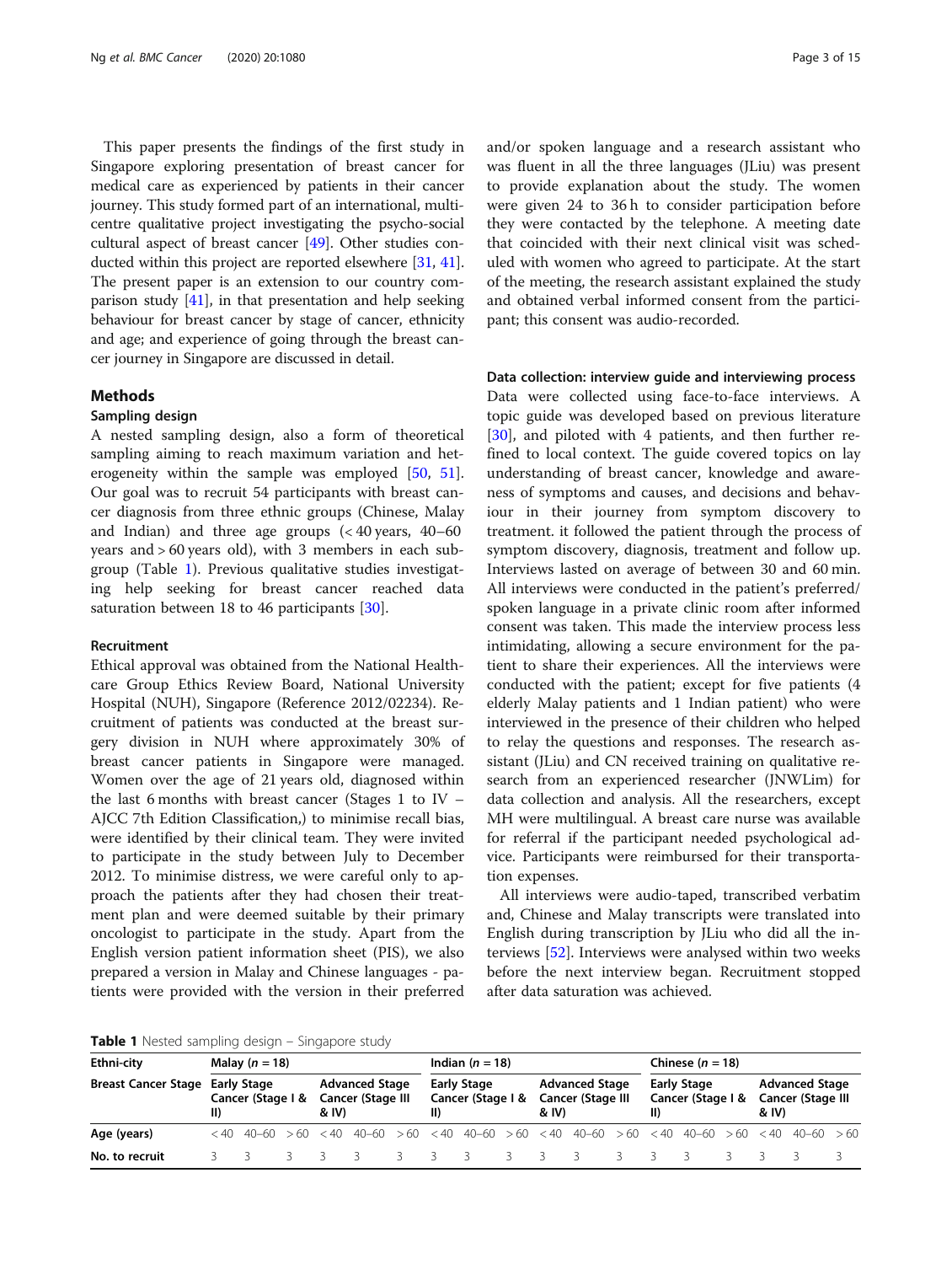#### Coding and analysis

Two cycles of inductive analysis were conducted. The interviews were transcribed and subjected to applied thematic analysis to determine the behaviour and experience of breast cancer patients in their cancer journey [[53](#page-14-0)–[55](#page-14-0)]. For inter-rater reliability, three researchers in the team (CN, JNWLim and JLiu) read the transcripts independently to identify coding and coded emerging themes into parent nodes and sub-themes. They compared their results and any potential disagreements were identified and resolved following discussion within the team. The emergent themes were then subjected to a second level of analysis for similarities and contrasts by stage of cancer at diagnosis (Stages I to IV), ethnicity and age group. Summary percentages were also calculated to assist interpretation, and to place the findings in the context of the existing literature.

The software package, NVivo (version 10) was used to manage the data. The traditional coding approach of 'Pen and papers' was preferred in the second cycle of analysis as this retained the closeness between the researcher and the data.

To ensure robustness of the study, the Consolidated criteria for reporting qualitative research (COREQ) was used to plan and implement this study [[56\]](#page-14-0).

#### Results

Fifty-four patients were approached and 40 (74%) agreed to participate in the study. Only 36 interviews were included in the analysis as four were excluded due to poor recording quality. Of the 36 female patients, 17 were Chinese, 12 were Malay and 7 were Indian; these represented the ethnic distribution of the population in Singapore with 75% Chinese, 14% Malay and 9% Indian. The mean age of the participants was 54 years old (range: 25 to 82 years old) with a majority (81%) aged 40 years old and older. Over a third of the women (13) fall in the BSS programme's target screening age group of 50–64 years old. Over half of the 36 participants (56%) were diagnosed with early stages cancer while the remaining had advanced stage cancer diagnosis. A quarter of the patients presented with tumour less than 2 cm in size, and about 60% with tumour between 2 cm to 5 cm (Table 2).

#### Presentation of breast cancer symptoms by ethnicity, age and stage of cancer

The most common symptom was a palpable painless lump in the breast regardless of ethnicity, cancer stage at diagnosis and age. Atypical symptoms such as breast pain, tightness and stinging in breast, larger breast size

| <b>Characteristics of participants</b> |                                                        | $N = 36$        |
|----------------------------------------|--------------------------------------------------------|-----------------|
| <b>Ethnicity</b>                       | Chinese                                                | 17              |
|                                        | Malay                                                  | 12              |
|                                        | Indian                                                 | $7^{\circ}$     |
| <b>Marital status</b>                  | Married                                                | 22              |
|                                        | Widowed                                                | $\overline{2}$  |
|                                        | Divorced/Separated                                     | $\mathbf{0}$    |
|                                        | Single                                                 | $7\overline{ }$ |
| Age groups                             | <40 years old                                          | $7\overline{ }$ |
|                                        | $40 - 49$                                              | 10              |
|                                        | $50 - 59$                                              | 5               |
|                                        | $60 - 69$                                              | 11              |
|                                        | $\geq 70$                                              | 3               |
| Stages of cancer at diagnosis          | Early stages                                           |                 |
|                                        | Stage 1                                                | 9               |
|                                        | Stage II                                               | 11              |
|                                        | Advanced stages                                        |                 |
|                                        | Stage III                                              | 13              |
|                                        | Stage IV                                               | 3               |
| Tumour size (TNM classification)       | $T1 (= 2 cm)$                                          | 9               |
|                                        | T2 ( $>$ 2 cm but $<$ 5 cm)                            | 21              |
|                                        | T3 (> 5 cm, no extension to chest wall)                | $\overline{4}$  |
|                                        | T4 (any size with extension to chest wall and/or skin) | $\overline{2}$  |

Table 2 Characteristics of participants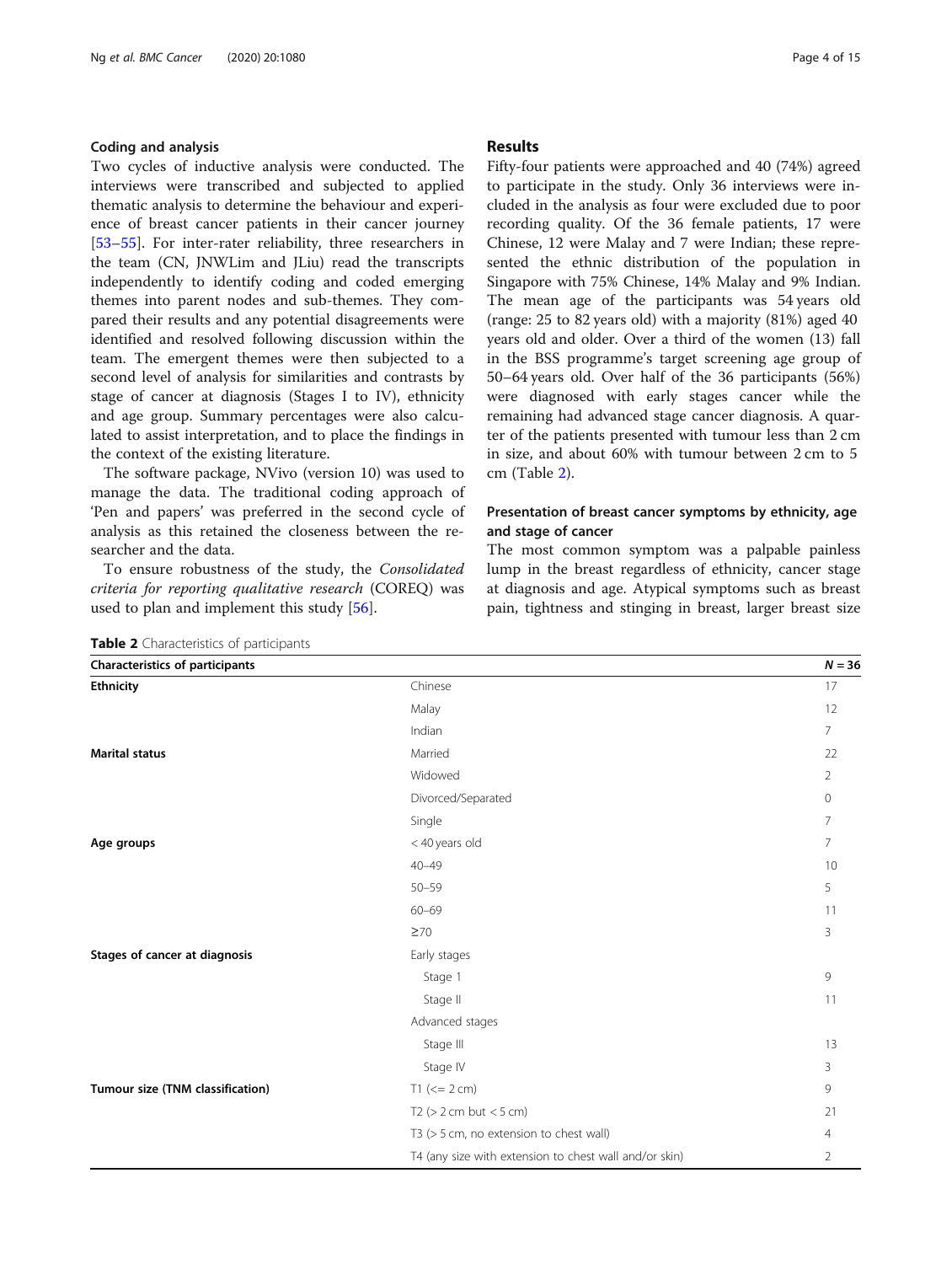and redness, swelling in breast, boil on breast, and inverted nipple were also reported. There was no difference in the symptoms of breast cancer by age. There were more Malay and Indian women diagnosed with early stage cancer while more Chinese with advanced stage cancer (Table 3).

#### Presentation by time delay and cancer stage

The data in Table [4](#page-5-0) showed that time delay, i.e. interval between symptom discovery and medical help seeking did not reflect the stage of cancer being diagnosed. Seeking medical attention early did not translate into better prognosis. The time delay reported by women diagnosed

Table 3 Breast cancer symptoms by ethnicity, stage of cancer and age

| Ethnicity      | Stage of cancer (n)        | Stage of cancer                                                | Age group | Symptom(s)                                                                                                             |
|----------------|----------------------------|----------------------------------------------------------------|-----------|------------------------------------------------------------------------------------------------------------------------|
| <b>CHINESE</b> | Early stages (8)           |                                                                | < 40      | Lump under armpit                                                                                                      |
|                |                            |                                                                | $40 - 49$ | Lump                                                                                                                   |
|                |                            |                                                                | $50 - 59$ | Lump                                                                                                                   |
|                |                            | $\mathbf{I}$                                                   | $60 - 69$ | Lump                                                                                                                   |
|                |                            | $\parallel$                                                    | < 40      | Lump                                                                                                                   |
|                |                            | $\label{eq:1} \prod_{i=1}^n \alpha_i = \prod_{i=1}^n \alpha_i$ | $40 - 49$ | Lump                                                                                                                   |
|                |                            | Ш                                                              | $60 - 69$ | Lump                                                                                                                   |
|                |                            | $\parallel$                                                    | $60 - 69$ | Lump                                                                                                                   |
|                | Advanced Stages (9)        | Ш                                                              | < 40      | Lump                                                                                                                   |
|                |                            | $\vert\vert\vert$                                              | < 40      | Lump, bean size                                                                                                        |
|                |                            | Ш                                                              | $40 - 49$ | Lump, hardness in breast,                                                                                              |
|                |                            | $\vert\vert\vert$                                              | $50 - 59$ | Lump                                                                                                                   |
|                |                            | $\vert\vert\vert$                                              | $60 - 69$ | Tightness, prickly/stinging pain and later found a lump                                                                |
|                |                            | Ш                                                              | $60 - 69$ | Lump                                                                                                                   |
|                |                            | $\vert\vert\vert$                                              | $60 - 69$ | Lump (bony)                                                                                                            |
|                |                            | IV                                                             | $60 - 69$ | Protruding grape size lump                                                                                             |
|                |                            | IV                                                             | < 40      | Hard lump, until it grew bigger                                                                                        |
| <b>MALAY</b>   | Early Stages (7)           |                                                                | < 40      | Lump                                                                                                                   |
|                |                            |                                                                | $40 - 49$ | Lump                                                                                                                   |
|                |                            |                                                                | $40 - 49$ | Lump                                                                                                                   |
|                |                            | $\mathsf{I}$                                                   | < 40      | Protruding lump on left nipple.                                                                                        |
|                |                            | Ш                                                              | $50 - 59$ | Lump                                                                                                                   |
|                |                            | $\parallel$                                                    | $50 - 59$ | Lump                                                                                                                   |
|                |                            | $\parallel$                                                    | $60 - 69$ | A boil of the size of a cherry on the breast                                                                           |
|                | Advanced stages (5)        | Ш                                                              | $40 - 49$ | Protruding lump                                                                                                        |
|                |                            | Ш                                                              | $40 - 49$ | Mammography positive result                                                                                            |
|                |                            | $\vert\vert\vert$                                              | $50 - 59$ | Lump that was painful                                                                                                  |
|                |                            | $\vert\vert\vert$                                              | $60 - 69$ | One breast bigger and red.                                                                                             |
|                |                            | Ш                                                              | $\geq 70$ | Painful lump                                                                                                           |
| <b>INDIAN</b>  | Early Stages (5)           | I                                                              | $40 - 49$ | Had an intuition and went to clinic,<br>Doctor didn't find lump, she insisted then after 3rd check,<br>lump was found. |
|                |                            |                                                                | $60 - 69$ | Lump (20 cent coin size)                                                                                               |
|                |                            | $\vert\vert$                                                   | $40 - 49$ | Pain in breast                                                                                                         |
|                |                            | $\vert\vert$                                                   | $\geq 70$ | Swelling lump                                                                                                          |
|                |                            | $\parallel$                                                    | $\geq 70$ | Tiny lump,                                                                                                             |
|                | <b>Advanced Stages (2)</b> | $\vert\vert\vert$                                              | $40 - 49$ | Pain in breast                                                                                                         |
|                |                            | ${\sf IV}$                                                     | $60 - 69$ | Inverted nipple, skin 'pocket', sometimes got lump                                                                     |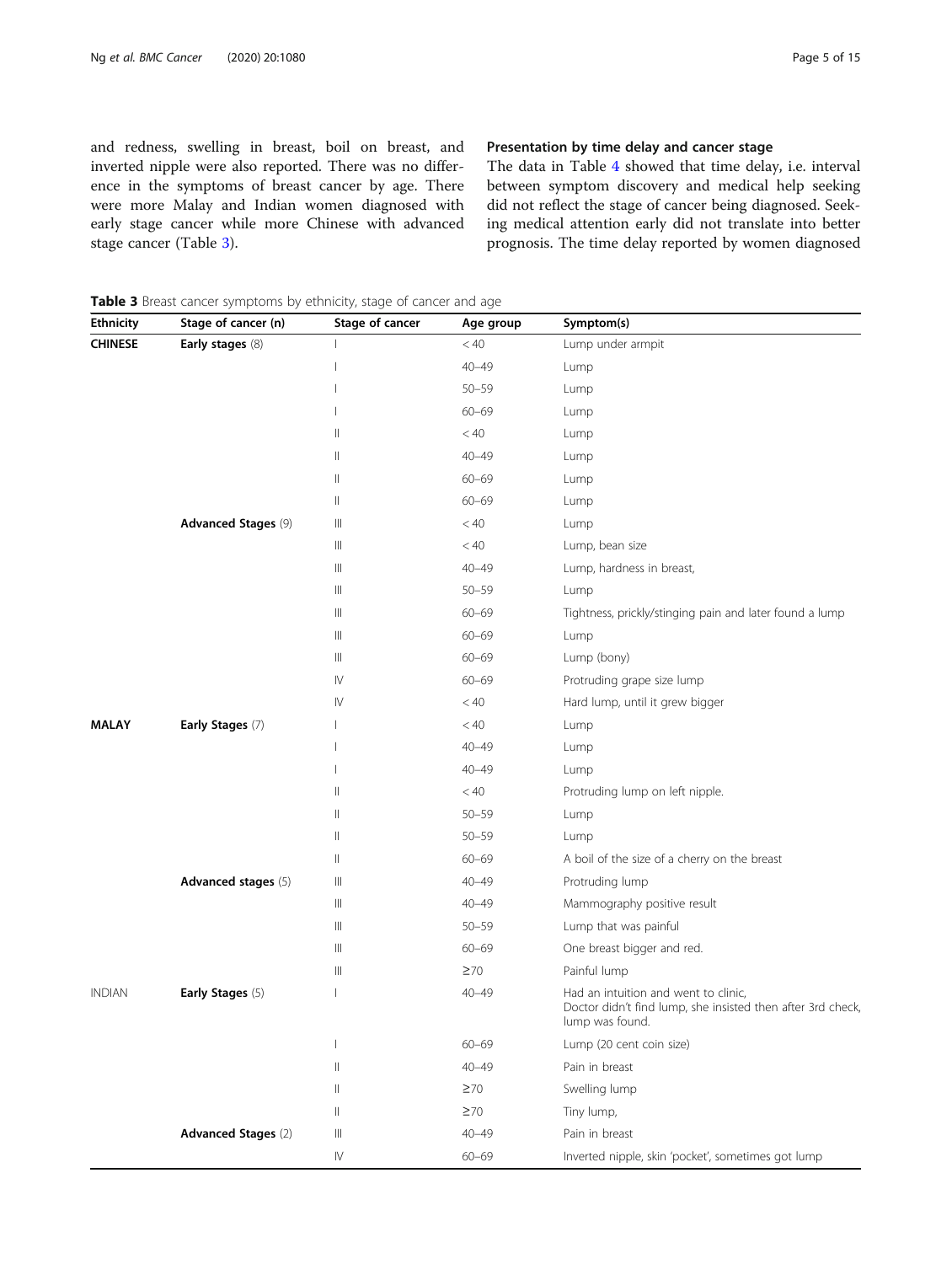#### <span id="page-5-0"></span>Table 4 Stage of cancer and time delay

| <b>Ethnicity</b> | Stage of cancer        | Stage of cancer                       | Age (years old) | Time delay                                   |
|------------------|------------------------|---------------------------------------|-----------------|----------------------------------------------|
| <b>CHINESE</b>   | <b>Early Stages</b>    |                                       | < 40            | 1 day                                        |
|                  |                        |                                       | $40 - 49$       | 1 month                                      |
|                  |                        |                                       | $50 - 59$       | Clinic visit                                 |
|                  |                        |                                       | $60 - 69$       | 1 day                                        |
|                  |                        | $\mathsf{II}$                         | < 40            | 1 month                                      |
|                  |                        | $\mathsf{II}$                         | $40 - 49$       | Breast self- examination (BSE), immediate    |
|                  |                        | Ш                                     | $60 - 69$       | 6 month                                      |
|                  |                        | 11                                    | $60 - 69$       | 1 day                                        |
|                  | <b>Advanced stages</b> | $\left\vert \right\vert \right\vert$  | < 40            | 1 week                                       |
|                  |                        | $\begin{array}{c} \hline \end{array}$ | < 40            | 1 month                                      |
|                  |                        | $\begin{array}{c} \hline \end{array}$ | $40 - 49$       | 1 year                                       |
|                  |                        | $\begin{array}{c} \hline \end{array}$ | $50 - 59$       | A few days                                   |
|                  |                        | $\begin{array}{c} \hline \end{array}$ | $60 - 69$       | 7 months                                     |
|                  |                        | $\begin{array}{c} \hline \end{array}$ | $60 - 69$       | BSE, immediate                               |
|                  |                        | $\begin{array}{c} \hline \end{array}$ | $60 - 69$       | 1 year                                       |
|                  |                        | $\mathsf{IV}$                         | $60 - 69$       | 2 months                                     |
|                  |                        | $\mathsf{IV}$                         | < 40            | 2 months                                     |
| <b>MALAY</b>     | <b>Early stages</b>    |                                       | < 40            | 1 day                                        |
|                  |                        |                                       | $40 - 49$       | 1 month                                      |
|                  |                        |                                       | $40 - 49$       | Mammogram                                    |
|                  |                        | $\begin{array}{c} \hline \end{array}$ | < 40            | 1 day                                        |
|                  |                        | $\begin{array}{c} \hline \end{array}$ | $50 - 59$       | 3 months                                     |
|                  |                        | $\mathsf{I}$                          | $50 - 59$       | Medical check up                             |
|                  |                        | $\begin{array}{c} \hline \end{array}$ | 6069            | 5 months                                     |
|                  | <b>Advanced stages</b> | $\left\vert \right\vert \right\vert$  | $40 - 49$       | 1 year                                       |
|                  |                        | $\left\vert \right\vert \right\vert$  | $40 - 49$       | Mammography                                  |
|                  |                        | $\vert\vert\vert$                     | $50 - 59$       | 5 months                                     |
|                  |                        | Ш                                     | $60 - 69$       | Hospital admission for other illness/symptom |
|                  |                        | Ш                                     | $\geq 70$       | 1 year                                       |
| <b>INDIAN</b>    | Early stages           |                                       | $40 - 49$       | immediate                                    |
|                  |                        |                                       | $60 - 69$       | 1 month                                      |
|                  |                        | $\begin{array}{c} \hline \end{array}$ | $40 - 49$       | 1 day                                        |
|                  |                        | $\parallel$                           | $\geq 70$       | 6 months                                     |
|                  |                        | Ш                                     | $\geq 70$       | 2 months                                     |
|                  | <b>Advanced stages</b> | $\left\vert \right\vert \right\vert$  | $40 - 49$       | A few days                                   |
|                  |                        | IV                                    | $60 - 69$       | 7 months                                     |

with early stages cancer (Stages I and II) ranges from immediately seeking medical attention to 6 months. Three women in this group presenting late for medical care from 3 to 6 months and were diagnosed with Stage II cancer. Over half of the women (9/16) who were diagnosed with advanced stage cancer reported delaying medical attention from one month to one year, and one woman said she sought medical attention immediately. Two of the three women with advanced Stage IV said

they delayed for 2 months while the other for 7 months. A few women with advanced stage cancer discovered their symptoms after performing breast self-examination (BSE). Regardless of their age, help seeking behaviour among the women appeared to be erratic. These findings suggest that many women did not perform breast selfexamination regularly and/or correctly, and discovery of symptoms (painless lump) was opportunistic or by chance.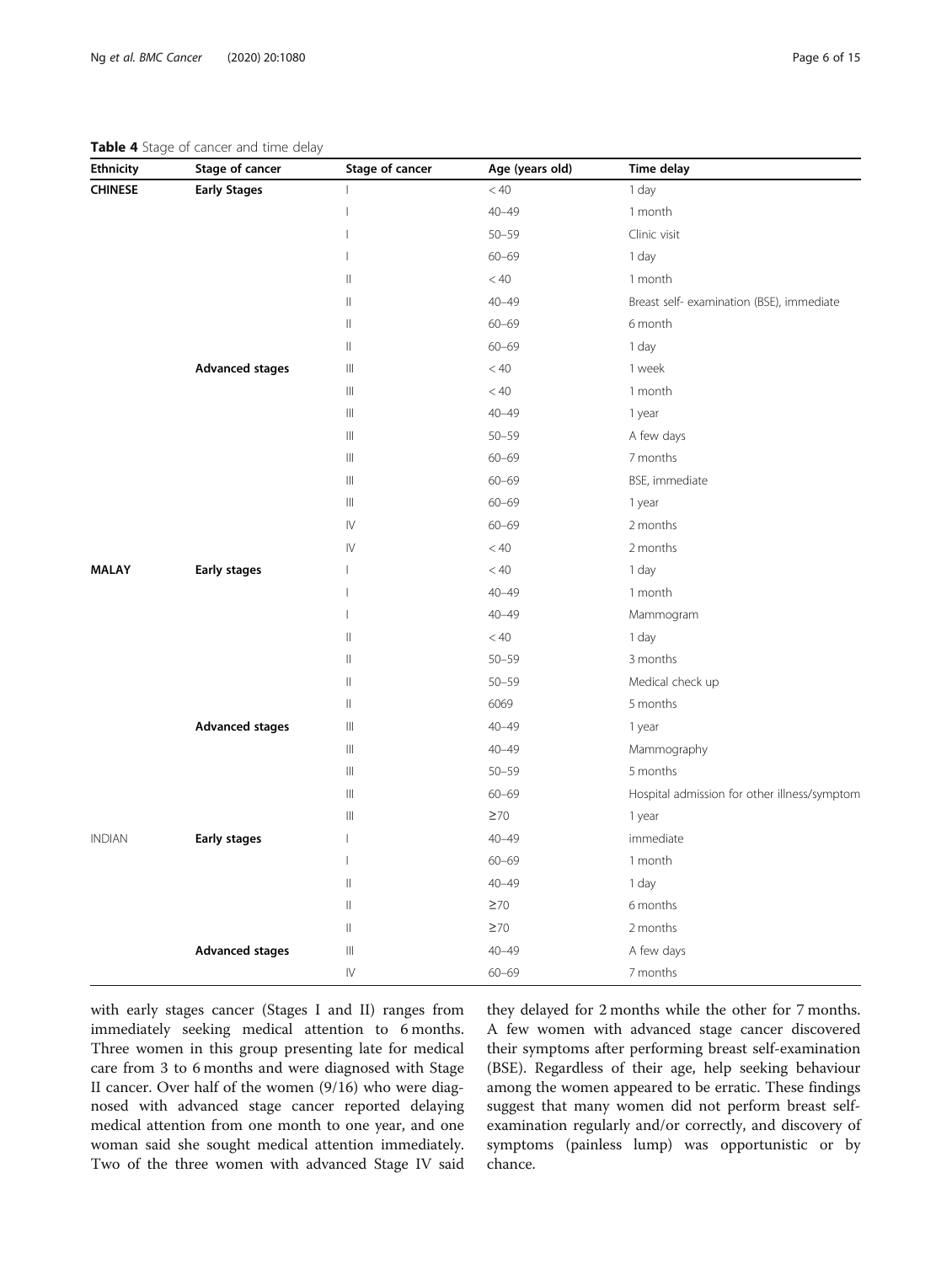#### Patients' attitudes and experiences in their cancer journey

The narratives of the patients told stories of their attitudes and behaviour in their cancer journey from symptom discovery to treatment.

#### A) Help seeking attitudes and behaviour for breast cancer symptom(s)

Several themes were identified as factors influencing presentation for breast cancer shared by women regardless of their age, ethnicity and stage of cancer diagnosed:

#### Awareness and knowledge of breast cancer

Knowledge of cancer was poor in this group of patients. Participants had neither in-depth nor accurate knowledge of breast cancer prior to their diagnosis, or thinking that cancer is the disease of others. This can be attributed to some extent to ineffective public education but it is apparent that the individual's disinterest in a matter that they felt will not befall them played an important role.

'I only understood it after I was diagnosed with it' (40–49 year old Chinese female with Stage III cancer).

'I have no understanding of cancer as I never thought that I would be diagnosed with it … so I never bothered to understand it (breast cancer).' (40–49 year old Chinese female with low educational qualifications, Stage II cancer).

'Very poisonous. I read the news that when you find out … it will spread. If you don't seek treatment … it is scary and I don't dare to think or care about it.' (60–69 year old Chinese female, Stage II cancer).

'Actually I was shocked also, you know … yeah. Didn't know it can happen to me also … ' (50–59 years old Chinese, Stage I cancer).

Knowledge and awareness of breast cancer symptoms and the importance of breast self-examination (BSE) served as barriers to help seeking for medical care.

'It's not life or death, I thought it was natural (to have a breast mass), I was able to do things (and look after the children).' (50-59 year old Chinese nanny with stage III cancer).

'When I felt there was something, because it was on the bone portion, I thought it was more the bone than the lump' (60–69 year old Chinese female with stage III cancer).

Women who were aware of breast cancer and performed BSE regularly sought medical attention early. This is in contrast to women who delayed seeking help, having poor knowledge of breast cancer symptoms and regarded atypical symptoms as normal and oblivious of its implications.

'Normally I don't massage my own breasts because I don't have big breasts (it should be obvious if there is a lump)' (60–69 year old Chinese property agent with stage IV cancer and a 4.5 cm breast lump).

'I try to check my breasts every day. That day, I noticed something was inside so I knew there was no need to wait, I went to the polyclinic for a check'  $\langle \cdot \rangle$ 40 year old Malay female with stage I cancer).

' … I raised it (breasts) up to feel, lower it to feel and compare their sizes. Then I realized something was not right, the right one seems to have shrunk and the breasts have become uneven. When you put it down you will know whether they are of the same size. It seems weird today, something is not right. I have not looked at them for two months as I was very busy and suddenly I thought … die. This time I got it' (60–69 year old Chinese female with stage II cancer).

'I did not notice a lump but I had (breast) pain and went to the polyclinic. They told me I had a large lump and sent me to NUH (National University Hospital)' (40–49 year old Indian female with stage III cancer).

'I know how to check, but I never checked (my breasts)' (40–49 year old Indian female with stage III cancer).

#### Misinformation

Sources of public education such as mass media, magazines, search engines and television shows can act as an enabler if accessible to the right population groups. Likewise, they can also be barriers if inaccurately presented.

'I learnt how to examine my breasts from a television program. I thought that if I had a lump, the shape will definitely change ... and this is true' (60–69 year old Chinese with Stage II cancer).

'I went online and searched for some information. It said that if it could move, it might be benign.'  $( $40$$ year old Chinese graduate with Stage III cancer).

'One day I was reading a magazine about this Malay lady being diagnosed with cancer and the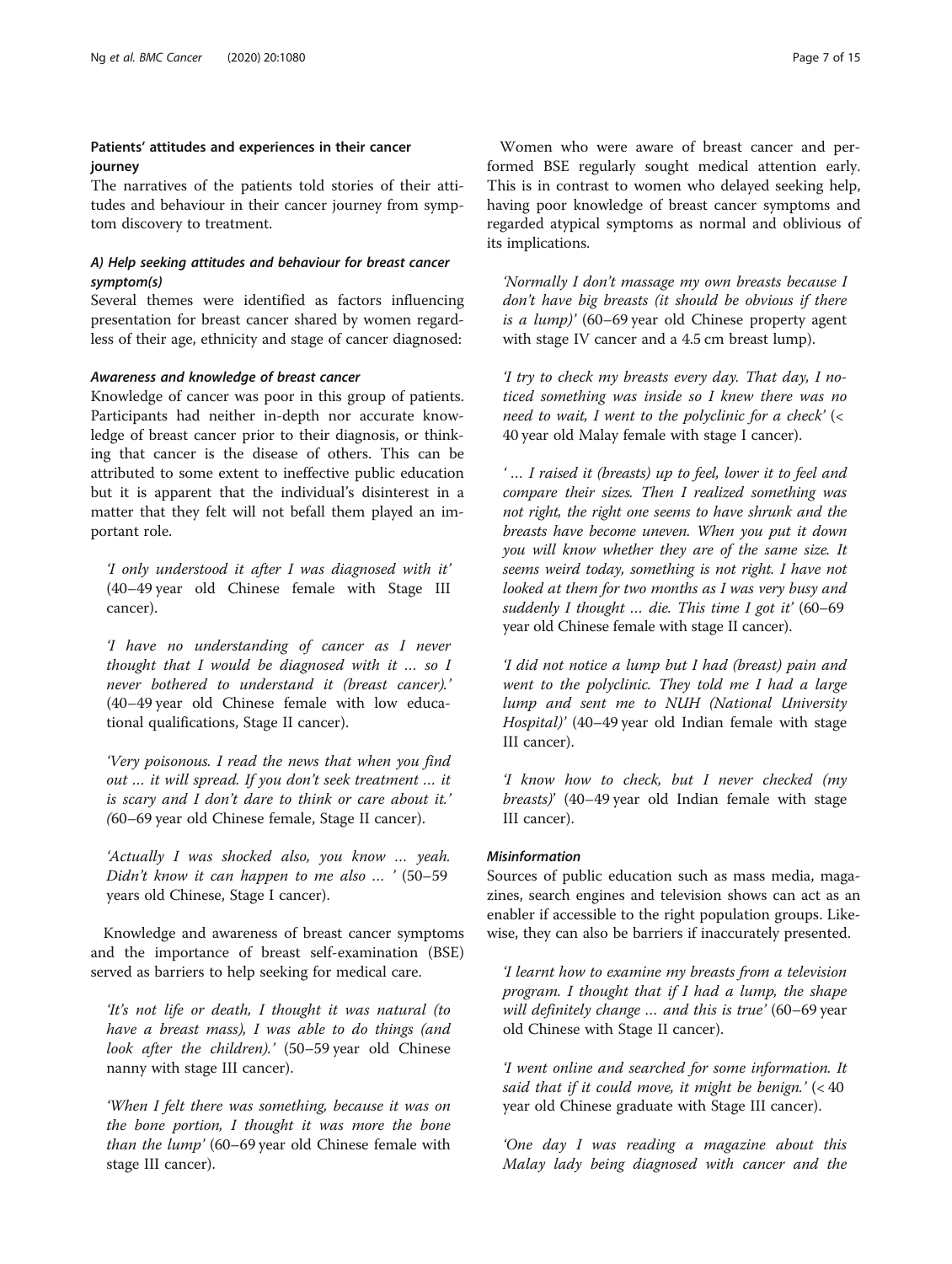symptoms of it. One of them was having a lump beneath the armpits. Then I happen to have a lump beneath my armpits … Singapore had this Pink Ribbon event organized by the Breast Cancer Awareness Society, giving us some information' (< 40 year old Chinese graduate with Stage I cancer).

It is a common norm to seek the opinions of family members and loved ones, and then draw conclusions based on their knowledge and experiences.

My mother had a benign lump before, she did not remove it and it recovered on its own. So she told me that mine might be the same. I trust my mother's words so I did not seek treatment immediately. About a week later, I pondered about it and felt the lump  $\left($  < 40 year old Chinese graduate with Stage III cancer).

#### Diet and stress

Diet and stress were thought to be major contributors of cancer and general prevention of ill health by diet modification and good exercise regimes were thought to prevent cancer.

'When you talk about causes (of breast cancer) … I have heard that I have to eat healthy … for 10 years I did not eat McDonalds, or any fried food, I don't even know how to order food at those restaurants … ' (60–69 year old Chinese with stage III cancer).

' … Sometimes what we eat, consume, plays a part' (50–59 year old Malay retail assistant with recurrent stage II cancer).

'What causes it? Could be stress, could be your food. I mean those kinds of things and many different factors' (40–49 year old Chinese Librarian with stage I cancer).

#### Family history of breast cancer

While most knew that genetics played a role in predisposition of cancer, a negative family history gave them false reassurance.

'What we understand is that cancer is related to (family) history and genes right? So … so that's why everybody just ignored, and never went for check-up … because we believed that we were safe since our family does not have any history of this (breast cancer)'. (50–59 year old Malay female with recurrent stage II cancer).

'I didn't even know that one could contract this illness if there was no history of cancer in the family' (40–49 year old Chinese female with low educational qualifications and stage II cancer).

'The weird thing is, none of them (parents) have this, they have diabetes, I don't understand why I got this' (60–69 year old Chinese administrator with Stage III cancer).

#### Fatality of breast cancer

Some believed that breast cancer was fatal and that the treatment was futile.

'Feels like once you get it, you will die from it'  $( $40$$ year old Chinese unemployed with stage II cancer).

' … But this sort of illness, to me, this kind of illness is very scary. Even in its early stages, it is difficult to be cured.' (60–69 year old Chinese accountant with stage II cancer).

'My understanding is it could be fatal, it means it could be quite life threatening. It is treatable, but it is not, there is no warranty of cure once you have cancer, any kind of cancer, inclusive of my breast cancer.' (60–69 year old Chinese property agent with stage IV cancer).

#### Breast cancer screening

A third of the patients displayed awareness of breast screening. However, this did not translate into productive actions due to perceived pain associated with mammograms.

'I did not want to go for mammograms because it is painful' (50–59 year old Chinese nanny with stage III cancer).

#### Caring duties

Women reported delaying seeking medical attention because of caring duties. Some of this could be attributed to the cultural fixation on multiple roles of the female – a mother, wife, daughter, provider, and friend.

'I did not dare tell my family. I tell myself not to bother (them). All the chemotherapy and radiotherapy are troublesome and I would still die after (the treatment)' (60–69 year old Chinese female with stage I cancer).

'I knew about it last year, but I kept quiet. I have to look after my husband – his cataracts (before I go and see the doctor)' (50–59 year old Malay housewife with stage III cancer).

'If I went for surgery (5 years ago when I was still a nanny), nobody will look after the child, things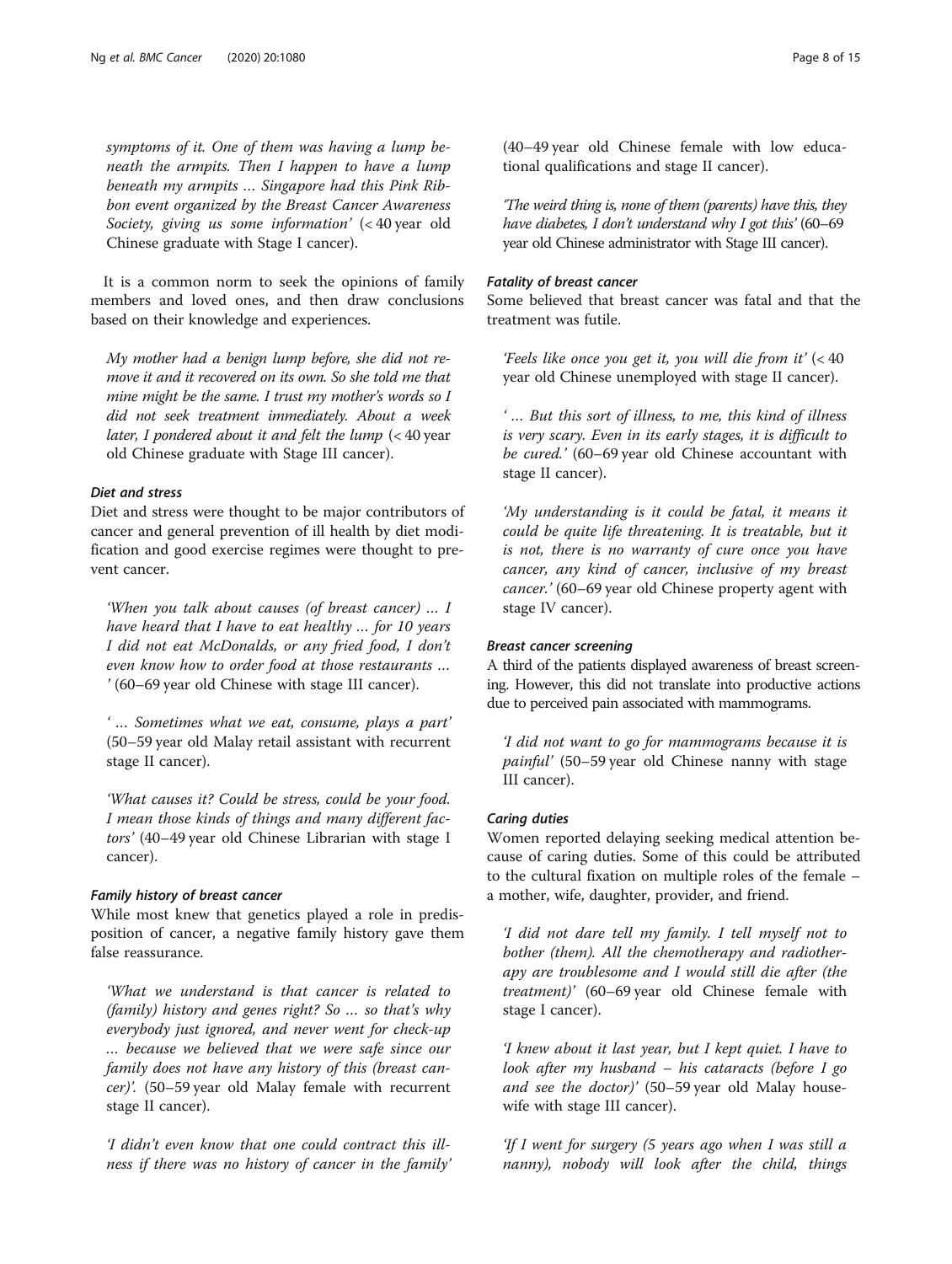would be difficult for the mother.' (50–59 year old Chinese nanny with stage III cancer).

#### Fear

Fear was a recurring theme. It is an irrational emotion that encouraged productive and counter-productive behavior. Women were often stunted by fear and hid behind purposeful oblivious leading to delayed presentation.

'I realized there was something wrong (about 6 months ago), but I did not check up immediately, I dragged it out for about  $3$  to  $4$  months ... I was afraid, what if it is a malignant tumour? Actually I always hear from others that it should be during the early stages when you are detected … but this sort of illness, to me, this kind of illness is very scary.' (60– 69 year old Chinese accountant with stage II cancer).

'I know that I got (cancer), and I have to go to the hospital. I was already scared, so I postponed to see doctor, I delayed and delayed, and then I realized … I don't know where to go, I cannot find out how to cure this sickness, so finally I come here (hospital)' (40–49 year old Malay female with stage III cancer).

' … knew it could be cancer, tried to dismiss the idea away because all her life she has never been to the hospital' (60–69 year old Malay female with stage III cancer).

#### Patient's personality

Inherent personality traits were important factors that could override barriers to seeking medical attention. Resilient and analytical personalities were evident in some women who presented early. Though fear was unanimously encountered, they were able to overcome the situation and made the sensible decision to seek help early.

'On one hand I was very scared I would die … but I thought that the most important thing would be to heal myself first' (40–49 year old Chinese female with low educational qualifications and stage II cancer).

'I panicked, thinking if this could be cancer … I tried to remain calm and immediately went to the clinic' (60–69 year old well-read Chinese female with stage III cancer).

'After you find a (breast) lump, be it good or bad, you should accept it and seek treatment immediately' (60–69 year old Chinese accountant with stage II cancer).

#### Fear of dying in the hospital

Two elderly Malay patients conceived their symptom from their family because they believed that they would die lonely in the hospital.

' … I would die there (hospital). I could tell my son, I kept this secret until it was too painful … ' (over 70 year old, Malay, Stage III cancer).

'I might die in the hospital if I go there' (over 70 year old, Malay, Stage II cancer).

#### Traditional and alternative medicine

The easy accessibility of traditional and alternative medicine locally is a double-edged sword. Patients often choose to subscribe to alternative medicine believing in its curative effect, thus delaying presentation.

'I decided to wait and see, I was doing some alternative treatments, diet, exercise and you know, good healthy lifestyle. I stopped taking sweets and meat … ' (60–69 year old Indian Housewife with stage IV cancer).

'I went to the traditional Chinese medicine doctor first (after being diagnosed at the polyclinic)'. (< 40 year old Chinese graduate with stage IV cancer)

' … I'm now looking for a traditional and alternative medicine to improve my health, as there are many side effects after chemotherapy, like cough. After my second chemotherapy, I had a cough and it did not recover for two months. After that I went to see a TCM until now.' (< 40 year old, Chinese, Stage III cancer).

#### Financial burden

Healthcare in Singapore is a fee for service system. A few patients decided to wait because they were worried about the financial burden placed on themselves and their family. One waited until she was offered a job.

I really did not want to see the doctor when I found the lump. The treatment cost is expensive in Singapore. I have Medisave and my son also has saving. But it would be a lot of money. I waited and hope it would go away. When I finally had treatment, they told me I am qualified for government subsidy, I have no knowledge of this subsidy. Now I am in the clinical trial. (60–69 year old, Chinese, Stage II cancer).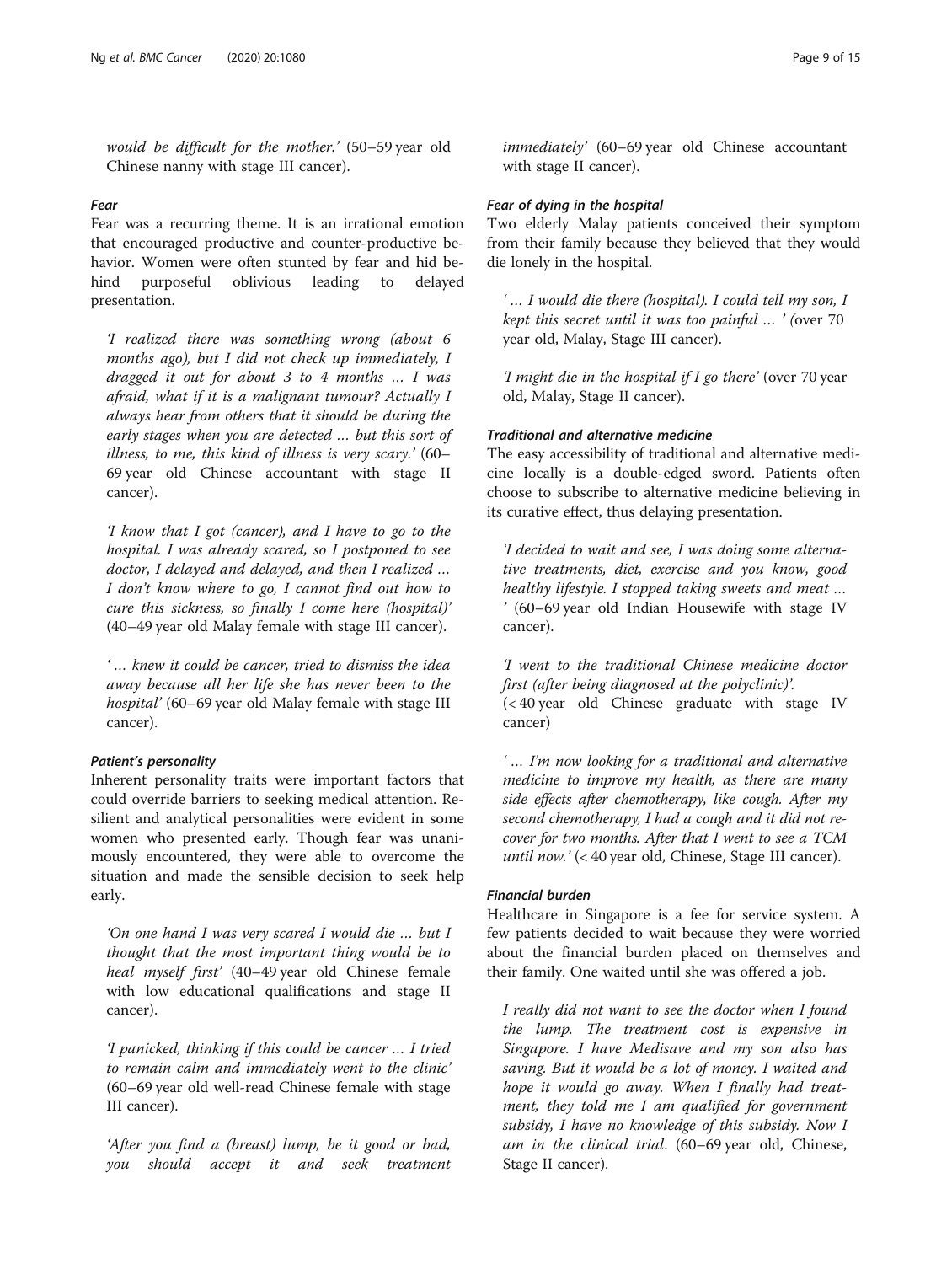'I thought of seeing the family doctor but that would be expensive. How much is one (referral) letter? Better not. Let's go poly (clinic).' (60–69 year old, Chinese, Stage II cancer).

'If you fail your medical check-up, they (the employer) will terminate you, so I wanted to check after I got the job' (50–59 year old, Malay, Stage II cancer).

#### Family support

Family members acted as the motivating factor for women to seek help for their symptom(s).

'Initially I told my children not to bother about it, but later I thought about it and I think it is better to see a doctor as my grandchildren are so young and cute, and I cannot bear to leave them. She (my daughter) said "Mum, I will take the day off and bring you".' (60–69 years old, Chinese, Stage I cancer).

'I had the symptom, a lump, for a while. I found it while I was holidaying in Indian. Then I visited my son in the US and told him. He scolded me and told me to see the doctor immediately. I came back to Singapore and went to the doctor' (60–69 year old, Indian, Stage IV cancer).

#### B) Patients' experience after diagnosis and during treatment.

Women told their experience after they were diagnosed with breast cancer, and the coping strategies they adopted during treatment.

#### Acceptance of cancer

Older patients expressed acceptance of diagnosis and fate, while a young patient expressed shocked.

'There's nothing much. If I have to face the later stages of (cancer) that cannot be treated and will lead to death, there's nothing we can grumble about. To put it plainly, if your time is up … you have to take care of yourself. Such problems cannot be prevented.' (60–69 year old, Chinese, Stage I cancer).

' … I was struggling the past few months, therefore I was mentally prepared when the doctor confirmed the diagnosis. I was mentally prepared before visiting the polyclinic and accept … hence when I knew the truth I just accepted it.' (60–69 year old, Chinese, Stage II cancer).

'My children cried and I asked what's there to cry about? I said people live and die. I was calm when

the doctor told me (about the diagnosis) too.' (60– 69 year old, Chinese, Stage III cancer).

'On the day of surgery, when I was on the surgery operating theatre's bed, I cried because I was thinking why I am so unlucky that this is happening to me. I'm not afraid of death or what … just sighing that I am so unlucky to have this.' (60–69 year old, Chinese, Stage I cancer).

'I was shocked. After that I broke down and cried. I couldn't accept it.' (< 40 year old, Chinese, Stage III cancer).

#### Anxiety over treatment cost

Some women worried about financial burden while undergoing treatment.

'A clinic visit costs over a hundred over dollars every time... Consultation costs about \$30, scans are at least a hundred dollars, what about the weekly blood tests if you go on chemotherapy. You have to pay by cash. Therefore people say Singaporeans can die but not fall sick.' (60–69 year old, Chinese, Stage III cancer).

'I don't want to burden my family. … my parents were very sickly … I have eight siblings and we couldn't afford their medical bills. We were not educated and we earn about \$1-2000 monthly, how is that even enough to support our own family. … after my parents passed on, its like a piece of shattered glass … I have seen my parents' condition and I don't want to burden my children. It is a hundred over dollars every time. You can imagine how much it costs when I visit these three places, What about weekly blood test? It costs \$30 every time I see the doctor..' (40–49 year old, Malay, Stage I cancer).

#### Indecision about post-surgery care

One patient described the process she went through to decide if she should have a breast implant or tissue grafting after her mastectomy.

'Day one, you want. Day two, you don't want. Day three, you want. It's a lot of back and forth and a lot of opinions from people that influence you to see whether you should. … Why do another surgery to get … your breast back. … started looking the health effects, the cost, the long term effects. Especially if let's say, the surgeon did suggest that I do an implant, rather than a tissue grafting. Then you start looking on internet and check, whether it is okay and the long term effects. After weighing all the health …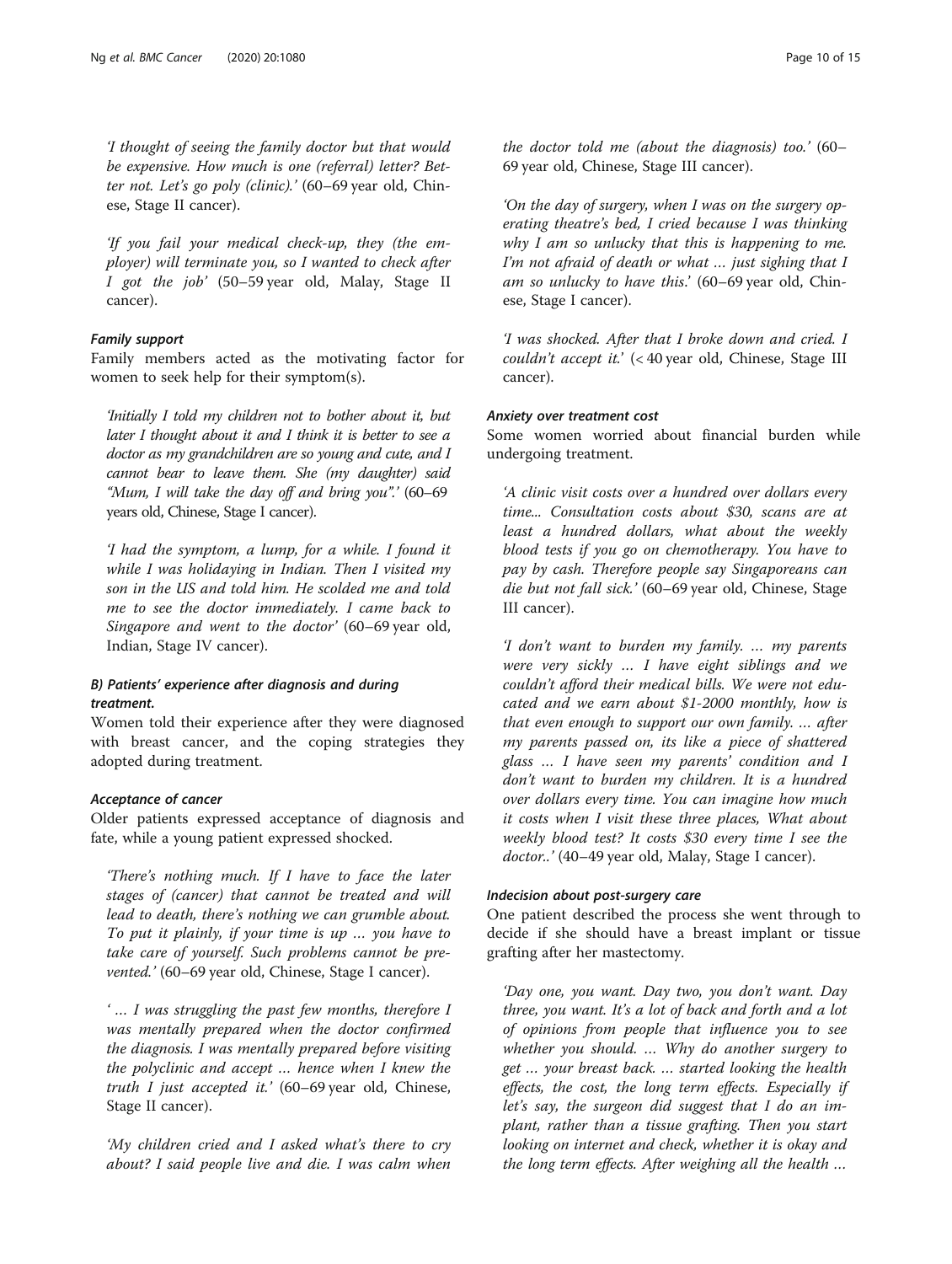potential health risk, potential financial cost, and all these things. I felt that it would, I'm not keen on the tissue grafting, and I feel like it is two major surgeries. I already have one big one (surgery), I don't want another one, so that is sort of out. So I'm left with either implant or with don't have any reconstruction. Implant was one of the potential problems that comes with it, it's going to last ten, fifteen year, but who knows, it may not last ten or longer or maybe shorter then you have more problem. So looking at the cost (and) financial problems, what I want to do from now on, so I felt that maybe it's not necessary after all. Although at one stage, I felt that I need it' (40–49 year old, Chinese, Stage I cancer).

#### Diet and stress

Women talked about their acceptance that diet and stress caused their cancer and made changes to the lifestyle.

'More concerned about whether any kinds of food could be the cause … I gave up seafood except fish … I still eat chicken because I believe chicken is white meat, … I changed my eating habits by taking more fruits. I am also of the opinion that cancer patients like me are not disciplined. I think it's about discipline with food.' (60–69 year old, Chinese, Stage IV cancer).

'But now I understand that cancer could be due to stress, the environment and food' (< 40 year old, Chinese,Stage III cancer).

'Even now with the relapse, it could also be due to stress, due to my work, like last time. So now I just want to think less and not put too much pressure on myself' (50–59 year old, Malay,Stage II recurrent breast cancer).

#### Traditional and complementary medicine

One patient reported turning to traditional and complementary medicine to cure the cancer after diagnosis. Another used traditional and complementary medicine to cope with the side effects of treatment.

'I went to the doctor at the polyclinic and was diagnosed with the cancer, then I went to see a traditional healer. He said he will heal me. After 1 month, nothing happened, I came to the hospital and they said I have to do chemotherapy  $\ldots$  ' (<40 year old, Chinese, Stage IV cancer).

'Actually I'm now looking for a TCM to improve my health, as there are many side effects after

chemotherapy, like cough. After my second chemotherapy, I had a cough and it did not recover for two months. After that I went to see a TCM until now.' (< 40 year old, Chinese, Stage III cancer).

#### Recalling the efficiency of the breast cancer healthcare and referral system

While one patient complained about her expectation to be recalled by the hospital because she did not follow up or missed her specialist appointment after her mammography, others have praised the efficiency of the breast health structure and referral system.

'… Sometimes the patient might not follow up actively. But the hospital should have some form of follow up, like sending a letter to advise the patient to return to the hospital for a check-up and not wait for a normal check up every two years. (60–69 year old, Chinese, Stage II cancer).

Many patients appreciated the convenient and efficiency of the breast health system in serving their needs.

'When I was about to go home, they called to inform me that there is an available slot on the same day, So I went to the hospital immediately and did all the necessary procedures.' (60–69 year old, Chinese, Stage III cancer).

'I went to a clinic and the (doctor) told me it is (cancer). He helped me make a call immediately, he called up NUH and he said I could have (an appointment) in a week.' (60–69 year old, Chinese, Stage III cancer).

'Polyclinic is the best, they do a check-up for you and look for the relevant doctors … he immediately called the (specialist) hospital when he felt something was wrong … getting an appointment through them is very fast and cheap … you know a family doctor will take 2 to 3 weeks and would be expensive. I saw the doctor at 11 am that day and he made me an appointment at 3 pm on the same day' (60–69 year old, Chinese, Stage II cancer).

'I called to make an appointment for the scan (mammogram), but the staff asked me if I had a lump, and recommended me to go to see the doctor immediately instead' (60–69 year old, Chinese, Stage III cancer).

#### Prayers to god

The majority of Singaporeans are religious. Thus, it's natural that some patients turned to God to ask for recovery and miracles through the doctors.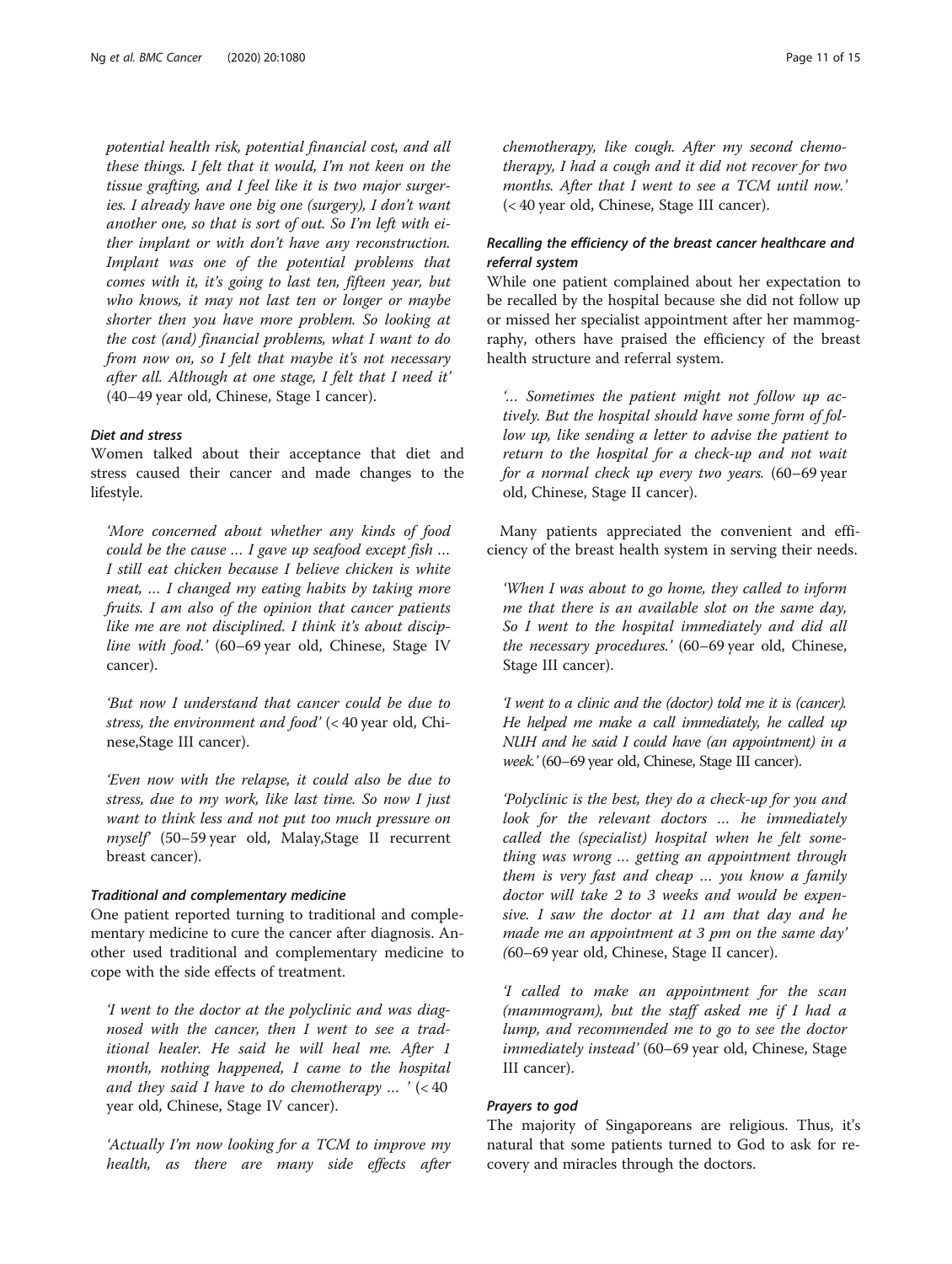'From my viewpoint of as Christian, god can still heal through medical means, through doctors or whatever. He can always do it, like using healing, that sort of things' (40–49 year old, Chinese, Stage I cancer).

'Well, of course prayer, prayer has always been part of my life. So I believe God heals. But I think at the same time, God provides the doctors and I think God created all plants and animals for food. So I believe plant based there are many extracts used in medicine these days. I think Soursop is one of the known plants' (40–49 year old, Indian, Stage I cancer).

#### Support network

A central theme that transcended all sub-themes and resurfaced repeatedly was support network. It was able to break down barriers that stemmed from both emotional and structural origins. Family involvement was different for each patient but the presence of family in itself was a universally enabling factor for seeking specialist evaluation after a diagnosis.

'I don't know what to do; my sister replied everything for me. She did everything for me; I didn't know what to do'. (<40 years old, Chinese, Stage IV cancer).

'We went home and discussed this (treatment) method with our children, after all our children already grown up, so we just discussed. I did not want to wait any more longer, so we decided to go on with the surgery because it's only at the early stage. We don't need to let it worsen, so that's why as early as possible, we get it out.' (40–49 year old, Malay, Stage I cancer).

'Even though I am a widow, I have both my children, they are very supportive, I went (to the specialist) with my daughter' (Over 70 year old, Indian, Stage II cancer).

'My husband was with me at the point where they talked about the results from the biopsy, so he was the first person to know. He cried.' (40–49 year old, Indian, Stage I cancer).

'My friend was present when I received my diagnosis. We cried together. I went home and told my family. My mother and the rest were sad, my father cried as well. They don't really believe it and asked me to do another test.' (< 40 year old, Chinese, Stage III cancer).

#### **Discussion**

Our study is the first and only qualitative study specifically exploring the help seeking behaviour and presentation of breast cancer among patients in Singapore. In this paper, we were interested in the help seeking behaviour of patients regardless of the time they took to seek medical attention after symptom discovery, and compare this by stage of cancer, age and ethnicity. Because tumour biology and aggressiveness is a prognostic factor for stage of cancer at diagnosis, we purposefully did not use any measure to categorise the patients into early or late presenters. We found no pattern in the presentation of symptoms by age and ethnic group, neither is there a positive relationship between stage of cancer at diagnosis and time delay (interval between symptom discovery and first medical help seeking). Presentation of cancer also did not appear to differ between the stages of cancer diagnosed, ethnic and age groups. These findings suggest that a need for a definition or measure of late/delayed presentation that is meaningful for patients, clinicians and researchers [[44\]](#page-14-0) – one that accounts not only for time interval, the cancer journey as experienced by the patients, and the tumour biology.

We observed that women who presented early (less than 3 months) or immediately were also diagnosed with advanced stage cancer (Stages III and IV), and vice versa. Apart from tumour biology which affects the cancer staging at diagnosis  $[48]$  $[48]$ , this finding could be explained by chance discovery, opportunistic health check and mammography. The women would have no knowledge that they had a palpable lump unless they regularly and correctly performed BSE, or had a health check and mammography. Based on our clinical experience, a lump of 2 cm is usually palpable by the woman and the doctor; since 75% of this patient group had tumour over 2 cm, it can be assumed that these patients did not perform regular BSE or correctly performing the techniques, and discovered their symptom either by chance, or through opportunistic health check and mammography and sought medical advice, or they ignored the symptom and delayed help seeking.

The length of time delay is assessed by the patient directly and although there is concern about recall bias, it has been observed that women were careful to record the time when they first noticed their breast cancer symptoms [\[43\]](#page-14-0). However, for an accurate time delay, researchers would need to further establish if BSE was performed regularly and correctly. Without this information, validity of the time delay information is questionable, as the information provided by the women did not capture the exact period of delay when the lump became palpable or atypical symptom manifested. Time delay interval from symptom discovery to help seeking is not an accurate measurement for patient delay unless further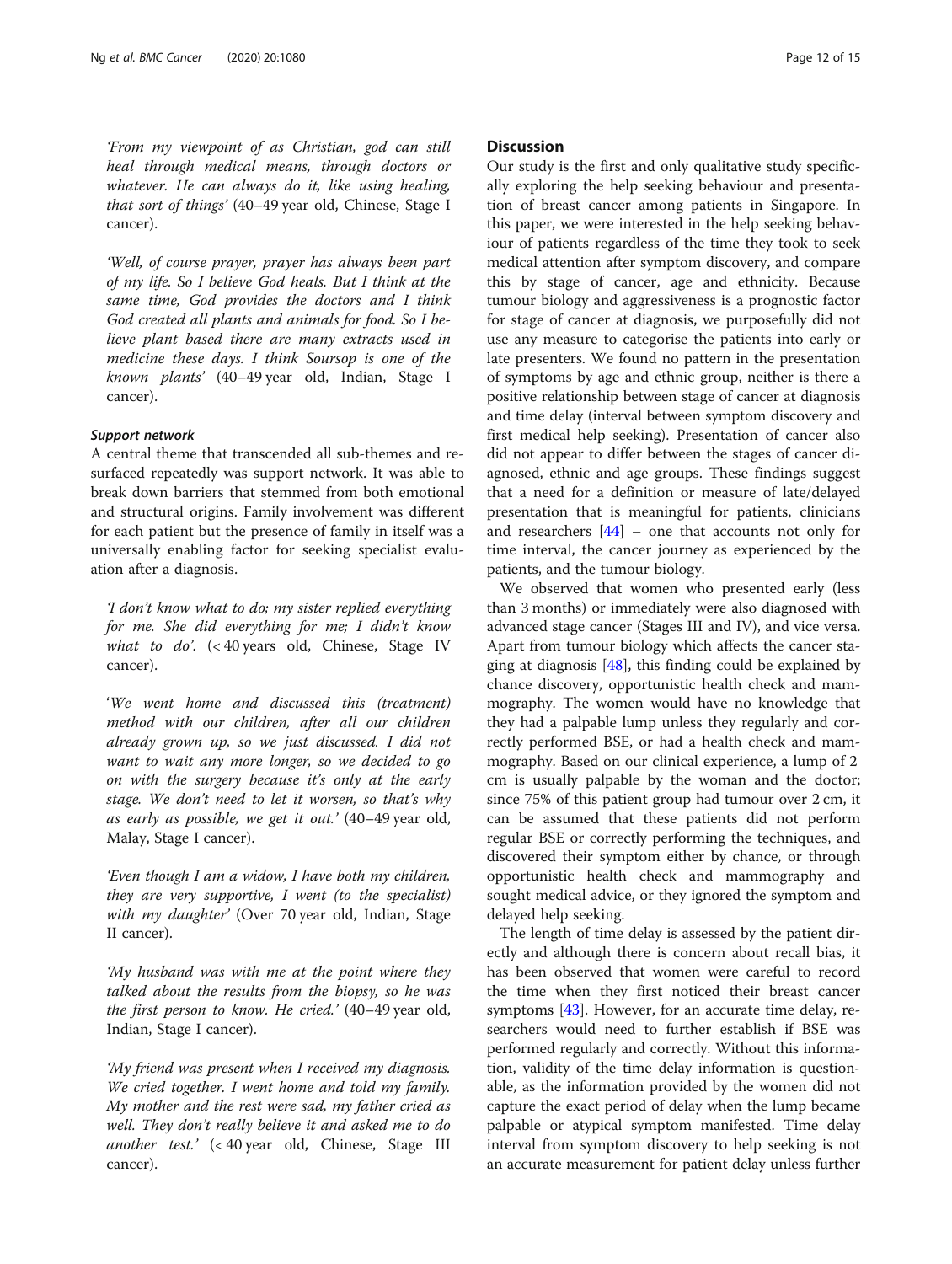information on regular and correct BSE practice are collected. For this group of women, it would appear that BSE was not a common practice. Further, time delay measure accounts only the time period between symptom discovery and first medical consultation, and any delay after diagnosis is not considered.

A third of the women in this patient group fell into the BSS target screening age group and none reported taking up the biennial invitation. Uptake of BSS mammography screening in Singapore has been low; 90% of women aged 50–69 years are aware of mammography as a screening tool but less than 40% had ever taken up a test [[7](#page-13-0)]. Another study reported that cancer knowledge predicts uptake - 41% of eligible women with limited cancer knowledge compared to 68% with high cancer knowledge had ever been for mammography screening  $(p = 0.01)$  [[22\]](#page-14-0).

Without setting a measure to define early and late presentation, we found that women shared similar experience affecting their breast cancer journey, regardless of age, ethnicity and stage of cancer at diagnosis, in their cancer journey. They reported poor knowledge of breast cancer (symptoms and causes); few practised regular BSE; denial of symptom; fear of hospitalisation, diagnosis and treatment; worried and stress over financial burden of treatment; misinformation in magazine and online sources; diet; stress; caring responsibility; support network; and use of alternative medicine before and after diagnosis. Among these, strong social support; fear of being an emotional and financial burden to the family, and financial worries during treatment were recurring themes. These findings are similar to studies that used a time delay of 3 month and over to define delayed or late presentation [\[18](#page-14-0)–[20](#page-14-0), [31,](#page-14-0) [41\]](#page-14-0).

Existing evidence within Singapore suggested that knowledge, educational level, patient perception of cancer and the efficacy of a screening program constitute barriers to early presentation of breast cancer [[22,](#page-14-0) [57](#page-14-0), [58\]](#page-14-0). Our study concurred that a major barrier to presentation that was consistent throughout the three groups and across all age groups, was the lack of, and inaccurate knowledge of cancer and its causes. However, we found that this was evident even in younger patients with professional degrees. This could be due to the inherent disinterest in a disease that the patients' perceived as unlikely to befall them or the disease of others. Patients also equated cancer to death sentences resulting in fear and an escapist mindset leading to delayed presentation.

A unique theme was the unwavering sense of personal responsibility to the family and their careers. Women had prioritized work and their family above their own health, fiercely refusing to be a burden either emotionally and financially to their family. This phenomenon is likely borne from the influence of the Asian culture and

universal expectations of women in their multiple roles as a wife, mother, daughter and income provider. Further, many patients emphasised the importance of family support in getting the care they need in their cancer journey.

The global shift toward a healthy living culture with meditation, health foods and exercise invariably popularizes alternative medicine. Though it has a role in specific diseases, patients often mistake it as effective cancer treatment thus delaying their presentation. A positive impact of this trend is the heightened interest in BSE. Women diagnosed with early stage breast cancer were able to pick up abnormalities prompting them to seek help early. While those with late stage disease either did not examine their breasts altogether or did so with poor technique and missed even large lesions. This emphasizes the need for education about BSE and skills to perform the technique correctly.

Singapore practices a co-payment healthcare scheme urging citizens to participate actively in their healthcare. As a healthcare hub, specialist centers such as the breast center in National University Hospital, has triple assessment housed within one unit. Clinical staffs are trained to assist patients in their breast cancer journey, providing psychosocial and wound care services. Primary healthcare practitioners have direct access to clinic appointment slots in order to facilitate a prompt and seamless workup and treatment. The convenient and efficiency of the health care system for breast cancer referral from primary to secondary care was an enabling factor for many patients. Patients reported visiting the polyclinic for breast cancer symptom as their first health access point, and then, immediately referred to the specialised breast clinic in secondary care for diagnosis. They have praised these features, and the expertise of their healthcare professionals. However, as a fee-for service health system, the financial burden of the disease had resulted in patients delaying help seeking, and for some patients, had caused worries about their treatment cost.

Our study is not without limitations. We recruited patients through their clinical team. This method could have caused undue influence whereby patients might feel obliged and agreed to participate in the study because they were asked by the clinician or that they were indebted to the care they received. We did provide 24 to 48 h to the patients to consider participation and at the start of the first meeting, while collecting informed consent, we did assure patients that their standard of care would not be violated should they decide not to participate or withdraw while in the midst of the study. Another limitation of our study is that we did not apply a measure to define early and late presentation and thus, restricts comparison with studies that used time delay or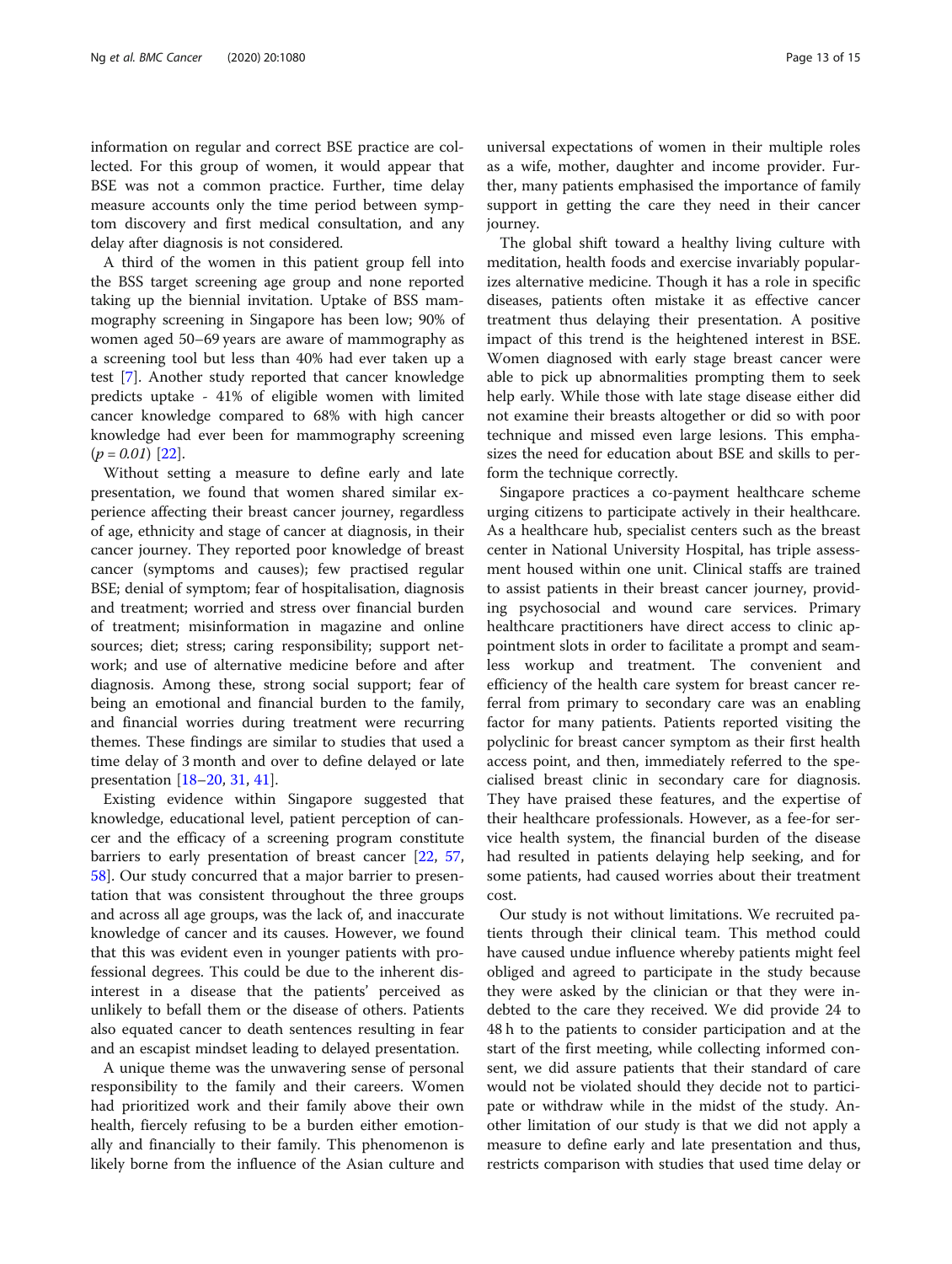<span id="page-13-0"></span>stage of cancer as measure. However, our approach provided another perspective to the analysis. We were able to allude that other factors such as tumour characteristics and aggressiveness are relevant in studying presentation and help seeking behaviour. Further, we showed that time delay is not an accurate measure if information of regular and correct technique to practice BSE are not elicited.

#### Conclusion

There is no clear pattern of presentation for breast cancer by cancer stage at diagnosis, age and ethnicity in this group of patients in Singapore. Regardless of when they presented and/or took up treatment in their cancer journey, patients could still be diagnosed with advanced stage cancer. Tumour biology plays an important role in staging of cancer diagnosed, as well as whether women practice regular and correct BSE technique. A measure of breast cancer presentation - that accounts for the patient's experience in their cancer journey, the time interval and tumour biology – that is meaningful for patients, clinicians and researchers is needed. For research on late and delayed presentation, details on BSE practice – how often, when and was it done correctly – will improve the accuracy of time delay interval. For the public, concerted efforts are urgent and critical to improve the knowledge of breast cancer, survival and prognosis for earlydiagnosed cancer, the importance of regular and correct technique to perform BSE, and to allay financial worries of the disease in Singapore.

#### Supplementary Information

The online version contains supplementary material available at [https://doi.](https://doi.org/10.1186/s12885-020-07585-8) [org/10.1186/s12885-020-07585-8.](https://doi.org/10.1186/s12885-020-07585-8)

Additional file 1.

#### Abbreviations

NUH: National University Hospital, Singapore; BSS: Breast screen Singapore; AJCC: American Joint Committee on Cancer; BSE: Breast Self-examination

#### Acknowledgements

Not applicable.

#### Authors' contributions

All authors made substantial contributions to the conception and design of the study. JLiu did the interviews. Analysis was performed by CN, JLiu and JNWLim. All authors including MH discussed the findings and reviewed the paper. The author(s) read and approved the final manuscript.

#### Funding

Not applicable.

#### Availability of data and materials

Not applicable.

#### Ethics approval and consent to participate

Ethics board review was attained and successful before commencement of the study. Consent was taken by the interviewer prior to each interview. Ethical approval was obtained from the National Healthcare Group Ethics

#### Consent for publication

Not applicable.

#### Competing interests

The authors declare that they have no competing interests.

#### Author details

<sup>1</sup>Department of Surgery, National University Health System, 1E Kent Ride Road, Tower Block, University Surgical Cluster, Level 8, Singapore City 119228, Singapore. <sup>2</sup>Institure of Health, Faculty of Education, Health, and Wellbeing, University of Wolverhampton, Wulfruna Street, WV1 1LY Wolverhampton, UK. <sup>3</sup>Saw Swee Hock School of Public Health, National University of Singapore Block MD6, 16 Medical Drive, Singapore City 117597, Singapore.

# Received: 23 June 2020 Accepted: 28 October 2020

#### References

- 1. Youlden DR, Cramb SM, Yip CH, Baade PD. Incidence and mortality of female breast cancer in the Asia-Pacific region. Cancer Bio Med. 2014;11(2): 101–15.
- 2. Saxena et al, 2012 Saxena N, Hartman M, Bhoo-Pathy N, et al. Breast cancer in South East Asia: comparison of presentation and outcome between a middle income and a high income country. World J Surg, 2012;36:2838– 2846.
- 3. Howlader, N. et al.. SEER Cancer Statistics Review, 1975–2010. [Online]. 2012. Available from: [http://seer.cancer.gov/csr/1975\\_2010/](http://seer.cancer.gov/csr/1975_2010/) posted to the SEER web site, April 2013.
- 4. Sant M, et al. Stage at diagnosis is a key explanation of differences in breast cancer survival across Europe. Int J Cancer. 2003;106(3):416–22.
- 5. Sant M, et al. Breast carcinoma survival in Europe and the United States. Cancer. 2004;100(4):715–22.
- 6. Yeoh KG, Chew L, Wang SC. Cancer screening in Singapore, with particular reference to breast, cervical and colorectal cancer screening. J Med Screen. 2006;13(Suppl 1):S14–9.
- 7. Loy EY, Molinar D, Chow KY, Fock C. National breast cancer screening programme, Singapore: Evaluation of participation and performance indicators. 2015;22(4):194–200.
- 8. Richards, M.A., Westcombe, A.M., Love, S. B., Ramirez, A., & Johns, P. Little (1999). Influence ofdelayonsurvivalinpatientswithbreastcancer: Asystematic review. Lancet, 353, 1119–1126.
- 9. Anderson BO, et al. Optimisation of breast cancer management in lowresource and middle-resource countries: executive summary of the breast health global initiative consensus. Lancet Oncol. 2010;12(4):387–98.
- 10. Andersen BL, Capioppo JT, Roberts DC. Delay in seeking a cancer diagnosis: delay stages and psychophysiological comparison processes. Br J Soc Psychol. 1995;34:33–52.
- 11. Karbani G. Lim, et al. culture, attitude and knowledge about breast Cancer and preventive measures: a qualitative study of south Asian breast Cancer patients in the UK. Asian Pac J Cancer Prev. 2011;12(6):1619–26.
- 12. Bish A, Ramirez A, Burgess C, Hunter M. Understanding why women delay in seeking help for breast cancer symptoms. J Psychosom Res. 2005;58:321–6.
- 13. Burgess CC, Potts HWW, Hamed H, Bish AM, Hunter MS, et al. Why do older women delay presentation with breast cancer symptoms? Psycho-Oncology. 2006;15:962–96.
- 14. Meechan G, Collins J, Petrie KJ. The relationship of symptoms and psychological factors to delay in seeking medical care for breast symptoms. Prev Med. 2003;3:374–8.
- 15. Nosarti C, Crayford T, Roberts JV, Elias E, McKenzie K, David AS. Delay in presentation of symptomatic referrals to breast clinic: patient and system factors. Br J Cancer. 2000;82(3):742–8.
- 16. O'Mahoney M, Hegarty J. Help seeking for cancer symptoms: a review of the literature. Oncol Nurs Forum. 2009;36(4):E174–84.
- 17. Mujar MA, Dahlui M, Taib A, Yip CH. Presentation, diagnosis and treatment among Malaysian patients for breast cancer. J Global Oncol. 2018;4S3:25S.